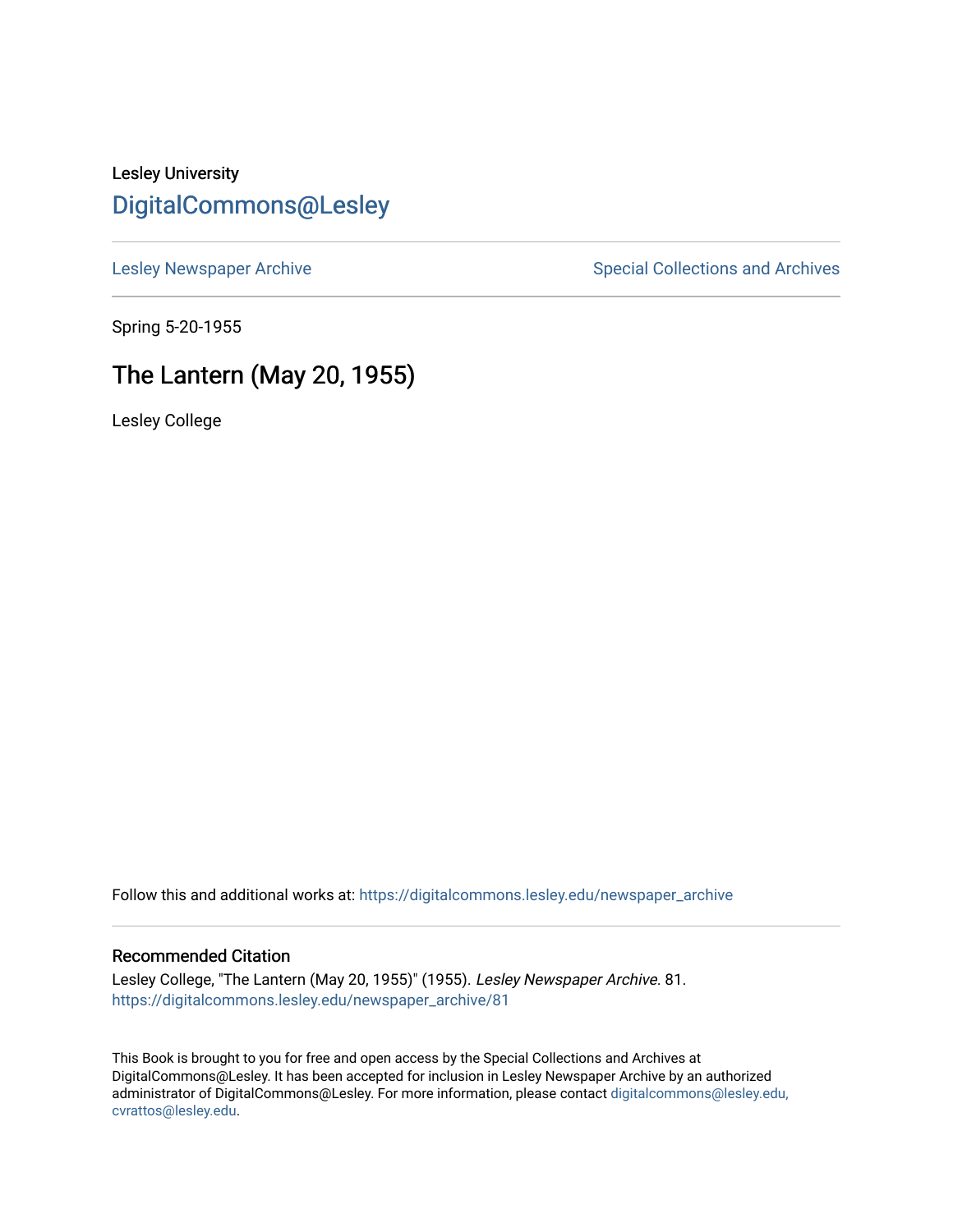

 $\setminus$ 

VOL. XVIII MAY 20, 1955

**Lesley College Requests the Pleasure of** 

> Your Company **At Memory Lane**

# BACCALAUREATE AND COMMENCEMENT, JUNE 5

3 P.M.

# **Applicati on To C ollege Housing Authority The Senior Class**

On Wednesday afternoon, April 27, the Board of Trustees of Lesley College made history by approving unanimously a proposal to apply to the Federal College Housing Authority for the re maining funds necessary to guarantee the construction of our new dormitory. Assuming the likelihood of the authority's granting this application, we can hope that the work of dismantling Jenckes and Everett Halls to make way for the new structure will begin early next year.

- Dr. White.

# **LIVINGSTON STEBBINS FETED**

A portrait of Lesley's principal benefactor, Mr. Livingston Stebbins, was ceremoniously unveiled at an assembly in the Stebbins library on April 28. Mr. Frank C. Doble, of the Board of Trustees, opened the assembly with a brief address. After a few words from President Trentwell Mason White, the Student Government President Norma Burns unveiled the portrait. The ceremony was concluded with a short address by Mr. Stebbins. The portrait, a large oil, was painted by Mr. Bernard Keyes.

Mrs. Bouma, Admissions Officer, presented keys to the members of the new Emerald Key Honorary Society. Dean Thurber announced and presented the Dean 's list awards. The assembly was dismissed at  $2:30$ .

#### **New Honorary To Be Founded**

An honorary Greek-letter society, to be representative of the best products of Lesley College in the field of education, has been proposed by the administration and is in process of founding. It will choose so me of its members this spring and will be in operation this coming fall. Dr. Mark V. Crockett has been asked by President White to take the first steps in forming the new organization.

Plans are still in a fluid state, Dr. Crockett explained, but the founding members, with the approval of the president and the dean, will be a small group of faculty. These members will draw up a constitution and by-laws, set standards for future members, and invite a carefully chosen group of seniors, probably one or two juniors, and two or three alumnae to join.

Qualifications for membership will include high scholarship, the completion of a stipulated number of professional courses, desirable personal habits and attributes of leadership, and some indication of an enduring interest in education as a profession.

**SATURDAY, JUNE FOURTH Nineteen Hundred and Fifty Five Eight T** Eight Thirty<br>At the Parker Hous<br>Boston, Massachu **At the Parker House Roof Boston, Massachusetts LESLEY NI GHT AT POPS**  Lesley Night at the Boston Pops concert is scheduled for the night of Thursday, June 2, at Symphony Hall. Since it's a high-light of senior week, everyone will be there. One hundred fifty seats are reserved in the first balcony, starting with the first row, Tickets will go on sale the first week in May in the main lobby, for

# **BON VOYAGE**

and Mr. Benjamin.

\$1.50. Lesley's featured soloists are Jane Johnson, a recent graduate of Lesley, Trudi Salomon, a member of our faculty,

such as *Rome*, **F** forence, **Milan** and Un May 25, Mrs. Bouma and Mrs. Reed leave for an eight-country European tour which will cover Italy, England, the Netherlands, Ireland, France, Germany, and Eng land; The Hague and Zuyder Zee in Holland; Loch Lomond in Scotland; Paris, the Louvre, the Eiffel Tower in France and so on down through the remaining countries. These visits will be spiced for our two travelling grandmothers by side trips to the Rhineland and on the Thames and many more exciting places that would take hours to relate. On July 4, our two, administrators will arrive via airplane at 7:20 in Boston, having left Shannon at 11:59 the night before. The entire college extends a warm bouquet of bon voyages to Mrs. Reed and Mrs. Bouma in. their well earned vacation abroad!

Approached by a Lantern reporter, President White said: "The Dean and I have long recognized the need for an organization of this sort here. It will be a more exclusive and rigorously selected group than the Dean's list, and will give our best scholars a goal to strive for and a recognition of their finest qualities. I wish the new society all success."

**Senior Week S c h e d ule** 

most arrived and there is a tense exciteweek is Class Day on June 3. This will take place outside on the Lesley campus. their college gift, and the president of will be a Planting ceremony and a Rose<br>ceremony in which the Juniors present graduation. Dr. Trentwell Mason White will speak to the class, wishing them much success and happiness. The guest Until 1945 there were no senior week

At 6:45 there will be a Junior-Senior derclassmen. in Italy; Windsor castle, Buckingham  $\left| \begin{array}{c} \text{src} \\ \text{step-up} \end{array} \right|$  cere emony in the library. This is Palace, and the Shakesperian country in a secret cere mony and the only outsiders a secret ceremony and the only outsiders present will be Dr. White and Dean Thurber.

At 7:15 there will be the Senior-Alumnae step-up ceremony. This is always a most impressive event.

Saturday evening, June 4, gay colors, beautiful music, provided by Jerry Benard and his orchestra and lovely decorations will be only part of a wonderful evening at the Senior prom at the Parker House Roof. Alice Mary Roche, chairman, and her committee, Virginia D mitruk, Peggy McElroy, Cynthia Reidy, Sally Wilcox and Maureen Forrester, urge all seniors to be present at the dinner at 6 :45 which will feature a wandering trio. They also wish to urge all members of the College to join in the formal dance  $8:30-12:00$ . Tickets for underclassmen are \$4.00. Favours? a surprise, one for the girls and a different one for the boys!

Senior week will close on Sunday with the Baccalaureate service at the First Church Unitarian and Commencement at the First Congregational Church.

29 Everett Street, Cambridge

No. 1

Dr. Nils Yngve Wessell, President of Tufts University, *will* deliver the principal address at Lesley's Commencement Exercises to be held Sunday evening at 7 :45 P.M. following the Baccalaureate service at Dr. Wessell, who was for a number of years a member of Lesley's Board of Trustees, Chairman of its Education Com-

Mr. Livingston Stebbins<br>19 Garden Et. mass.

**of intervallent** mittee and consultant to the Lesley-Dearborn School, is a distinguished New England educator. His rise, from a member of the psychology Department at Tufts, to Dean of the college of Liberal Arts, to President of the University, took place in less than a decade. He is one of the youngest New England University Presi tents and one of the most personable.

The history of Lesley Commence ment Week is an interesting one. Until 1941 the Baccalaureate day always took place a week before graduation-whether these latter exercises took place on a week day or on the sabbath. With the beginning of World War II gasoline rationing required telescoping the two occasions into one, which was on an early June Sunday afternoon. In 1947, two years after the war ceased, the college returned to its previous practice of having these activities on two separate days, but the families of the The long awaited senior week has al- boarding seniors found it difficult to make what was sometimes a long trip to Camment in the air. The first event of this bridge twice in seven days. It remained for the class of 1955 to ask for the plan which will operate on June 5 this year, At  $4$  p.m. the Senior Class will present with the Baccalaureate exercises on Sunday afternoon, with Dr. Russell G. Schothe class will make her final speech. There  $f$  field as the principal speaker, at the First Church Unitarian, to be followed by a Commencement "spread" (informal dineach senior with a rose as a symbol of  $\vert$  ner), and concluding with the graduation exercises early that evening at the First Congregational Church.

speaker will be Miss Sharples, faculty ad- $\vert$  activities except a senior picnic. In the visor to the seniors.<br>
At 5:30 there will be a picnic dinner come to be included in this final Senior come to be included in this final Senior Scotland. In each of these countries, there on the lawn for the seniors and their program involving not only the graduates will be the coverage of the famous spots,  $\begin{bmatrix} 1 & 0 & 0 \\ 0 & 0 & 0 \\ 0 & 0 & 0 \end{bmatrix}$  on the graduate guests. The cover age of the famous spots, guests, guests, guests, guests, guests, guests, guests, guests, guests, guests, guests, guests, guests, guests, guests, guests, guests, guests, guests, guests, guests, guests, gue

| <b>CALENDAR OF EVENTS</b>       |
|---------------------------------|
| Early Childhood Education sec-  |
| tion of The New England         |
| School Development Council      |
| May 20<br>Conference            |
|                                 |
|                                 |
| Memorial Day-no exams May 20    |
| Junior-Senior Picnic June 1     |
| Boston Pops-Lesley Night June 2 |
|                                 |
| Class Day-4:00                  |
| Supper for Seniors and Guests   |
| Junior-Senior Step-up 6:45      |
| Senior-Alumnae Step-up 7:15     |
| Senior Banquet and Prom at      |
| Parker House June 4             |
|                                 |
| <b>Buffet</b> for Seniors       |
| Commencement                    |
| Inter-Session begins June 6     |
| Inter-Session endsJuly 1        |
| Summer Session beginsJuly 6     |
| Summer Session endsAugust 17    |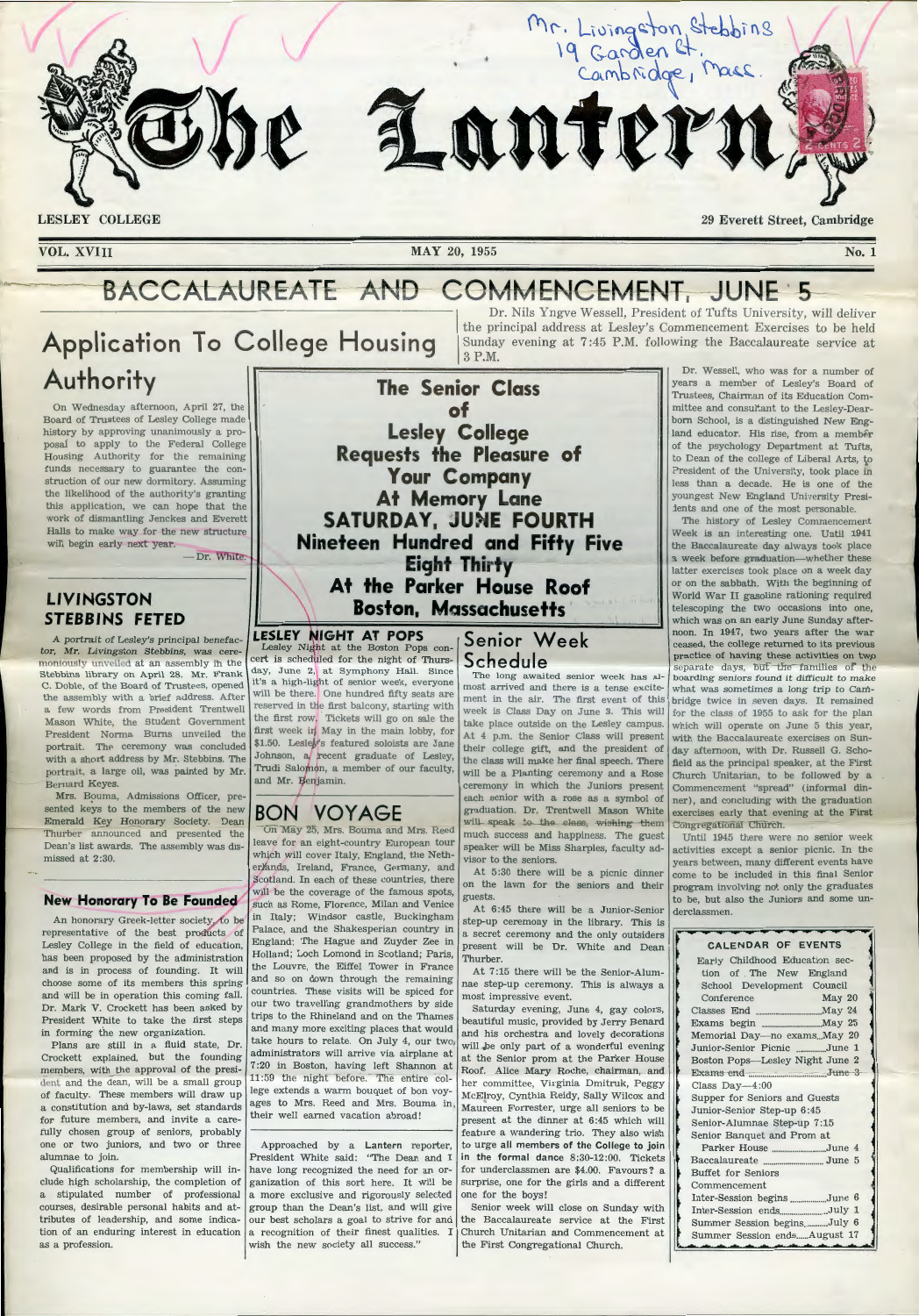# $\frac{1}{\sqrt{2}}$ **THE LANTERN**

Official newspaper of Lesley College, published fortnightly during the college year, exclusive of vacations, by the students of Lesley College, 29 Everett Street, Cambridge, Mass.<br>Printed by the Richdale Press, 6 Walden St

# **The Lantern Staff**

*Editor-in-Chief*  **JOANNE DAVIS** *A ssociate Editor*  SHEILA COLLINS *N ews Editor*  BARBARA WINICK *Copy Editor*  MARION ZASHIN *Rewrite Editor*  JANE ADELBERG

*Business Manager*  SONDRA SHINDELL *Advertising Manager*  GEORGIA LOURAS *Contributors*  MARY SALIPANTE BARBARA LEON DONNA FLOOD CAROL PALMER

ELEANOR GURIAN

HERMINE FRANKENBERGER ELAINE SULLIVAN LINDA WEISBERG EDITH MICHELSON MARJORIE BRENNER DoRiE DIEHL XYZ

*Faculty Advisor,* D R. LESLIE M. OLIVER

### **1955-56 Lantern Motto**

- I WON'T, is a tramp.
- I CAN'T, is a quitter.
- I DON'T KNOW, is too lazy.
- I WISH I COULD, is a wisher.
- I MIGHT, is waking up.
- I CAN, is on his way.
- I WILL, is at work. I DID, is now the boss.
- 

# **JOANNE DAVIS EDITOR IN CHIEF**

Joanne Davis, recently appointed Editor-in-Chief of the Lantern, is the eighteenth person to hold that office in Lesley's forty-six year history. The Lantern first appeared as a single mimeographed sheet published once a year. It has grown into a four page bi-monthly newspaper containing college-level material. As with anything that is relatively new, there is a lot of room for improvement.

Jo has seen where major steps need to be taken and has set about taking them. Organization plus is needed and Jo has it. She has worked out a new staff set-up to provide closer coordination and a fairer, more specific division of duties. Jo and Georgia Louras have given the needed shot of penicillin to the long-suffering adver-,tising department. Have you seen the notice on the door of the Lantern office? No qu estion as to who lives there.

Jo's years at Lesley seem to run in cycles. Freshman year, she was a member bf several clubs and president of her dorm. Sophomore year was Veep year: Vice-President of her dormitory, Vice-President of the Compass Club, and Vice-President of her class. Junior year has been President year: President of her dormitory, President of the Compass Club, President (Chairman) of Residence, and President (Judge) of Residence Court. Senior year is publications year: Editor of the Lantern and Business Manager of the Lesleyan.

Jo has done creditable work in whatever she has undertaken. The Compass Club increased in active membership and is sending more girls into the community as volunteers than ever before. She has made Residence a closer knit organization and she ,and her committee have submitted many suggestions for next year. As Business Manager of the Lantern this past year, she has organized a committee and set up a good bookkeeping system.

| Jo has carefully selected her staff for the coming year, as follows: |  |
|----------------------------------------------------------------------|--|
|                                                                      |  |
|                                                                      |  |
|                                                                      |  |
|                                                                      |  |
|                                                                      |  |
|                                                                      |  |
|                                                                      |  |
|                                                                      |  |

Circulation Manager ......................................................... Eleanor Gurian Each of these girls promises to be a good leader for her department. They know 'what their responsibilities are and know where they are going and what they have to do. They cannot do it alone. Give them your support. Join this new staff and help Jo make this "the best year yet" for the Lantern.

Jo is an excellent organizer and leader, has a good executive board under her; and a better, more cooperative, more helpful faculty advisor could not be asked for. Best of luck in your new jobs which began with this issue.

BARBARA SHAW.

### **ST ANDARDS: CHEAP**

Teaching is a simple, boring and uninspired profession. You don't need any standards to be a teacher. It is in keeping with this attitude that you do not respect your teachers in college. This business of standards is hardly complex. All one needs to know is that standards are commodities offered in exchange for cuts, higher grades, ad infinitum. If you lower your price and raise your nuisance value, with a little salesmanship you can prove to yourself and to society that you're unethical and void ·of integrity.

What's the point? Just this: If you can't respect your teachers you can't possibly respect your profession. And if you can't do that, your teaching will be as cheap, as simple, as boring and as uninspired as you.

# **TRAINWRECK**

FLASH! EXTRA!

THE COMMUTER'S EXPRESS COLLIDED, EN ROUTE TO THE SUBURBAN TOWN OF "SPOT LESS SUBMERGENCE", WITH THE "OXFORD HA LL", EN ROUTE TO THE "CHAOTIC CLIFF". Cause of the crash blamed on reckless-

ness of both engineers! "Murph,'' the Express engineer, was concentrating on reaching the ultimate goal of Spotless Submergence, and likewise for the other. The lounge of the Commuter's Express was utterly destroyed! Sandwiches were demolished in all parts: Cigarettes were found inside seat cushions; cushions were discovered in other sections of the train; paper was strewn around as if there had been a stock market boom or presidential parade with all its ticker tape; candy bars were compressed between obscure parts of furniture; baggage was scattered in chaos throughout; furniture was scorched by fire, cigarettes broken and generally unrecognizeable and the store's cash box empty, no, not robbed, just no sales!

The crash took a heavy toll of lives. Now those who remain are industriously cleaning up the rubble and debris! Help clean and keep clean the Lounge! Let's get behind "Murph", and help her get to the goal of "Spotless Submergence"! No sense boarding the Oxford Hall heading for Chaotic Cliff-all was demolished in the crash.

This space has been left vacant to express our need and wish for "Letters to the Editor". Have you a question of some policy? Have you a particular view on some current event around college? Why not express it in a "Letter to the Editor"? Let us all make our paper alive, by writ-\_ing on pertinent questions and current conditions around our campus. Leave your article in the Lantern room or with Jo Davis. Write it now.

EDITOR.

—Ed.

# **Goo dbye Until Tomorrow**

Within only a short time, now, Lesley will close with Commencement Day-an event both happy and sad. The seniors, soon to be alumnae, are bidding their undergraduate years goodbye; the classes below them, though regathering in the fall, and with a large new freshman class, still will miss their graduated friends. But they will also find themselves a little older, a little more mature, and a little nearer their ultimate goal. This year past has been one of many accomplishments; the establishment of our new Graduate School of Education is a significant milestone; the enthusiasm of the Building Fund organization which encouraged the Trustees to go ahead with plans for the new dormitory is yet another; the advances made in new curriculum specializations which offer careers working with the physically handicapped, the mentally retarded, and with the blind, widen our horizons greatly.

With these and other changes already scheduled for next September, our next college year will in many ways be different, in offerings, in opportunities, and to some extent in atmosphere. Our buildings will have been re-painted, new equipment will have been added, and some shifts made in library, classrooms, and other housing. Additional personnel will make us more efficient.

All these matters combine to lead me to believe that 1955-56 will move Lesley forward once again in its improvement of every standard. With these happy prospects, I wish you all the very best of fortunes over the summer; I shall look forward to greeting you most warmly upon your return in the autumn.

### Trentwell Mason White.

# **Stamp Out The Litterbugs**

The Lantern, Dramatic Club, Glee Club and S.G.A. are privileged to have nice, clean headquarters on the third floor of the Lesley Wolfard edifice. The girls of these clubs have tried diligently to keep them clean, but we are in the minority. We have "litterbugs" who leave precious lecture notes in careless piles in the floors; ink and cigarettes by osmosis have made a new design on the floor and rugs; Coke bottles have made exquisite "oriental" and "victorian" vases for the sticky furniture; and remnants of lunches have been found in desk drawers, along with gum, carefully and conscientiously holding all loose papers together. Litterbugs, beware-the representatives of the above groups are uniting to keep our rooms clean.

— Ed.

#### **WE**

These two letters spell the foundation of all success - co-operation. If you've read this far will you read any further? Go ahead, fold up this **Lantern** and stick it behind that radiator. Wait! before you do, there is something I want to share with you. Are you still with me? Well, then let me make your efforts worth while. There is nothing more pointless than reading nothing, that is why I want to tell you about WE!

Next fall as the fresh year unrolls, the Lantern will boom ahead with WE behind it. WE can do the ultimate, united. One of the worst pitfalls a publication can fall into is the one-man paper. That's why WE are so important. It is WE that have to give so WE can get.

What do WE give? WE drop suggestions in the Lantern room, WE write a letter to the editor, WE join the staff, and most important, WE read it!

What does Lantern give us? It gives us all the effort WE put into it, all the ads and snapshots WE give to it, and all the improvements and ideals WE ask of it. Congratulations to Joanne, her staff, and WE. If it is organization WE want, we've already got it. If it is co-operation WE want, WE've got to give it. The

> Edith Hale Cheever, Past Associate Editor.

1955-56 Lantern is going to be a WE paper.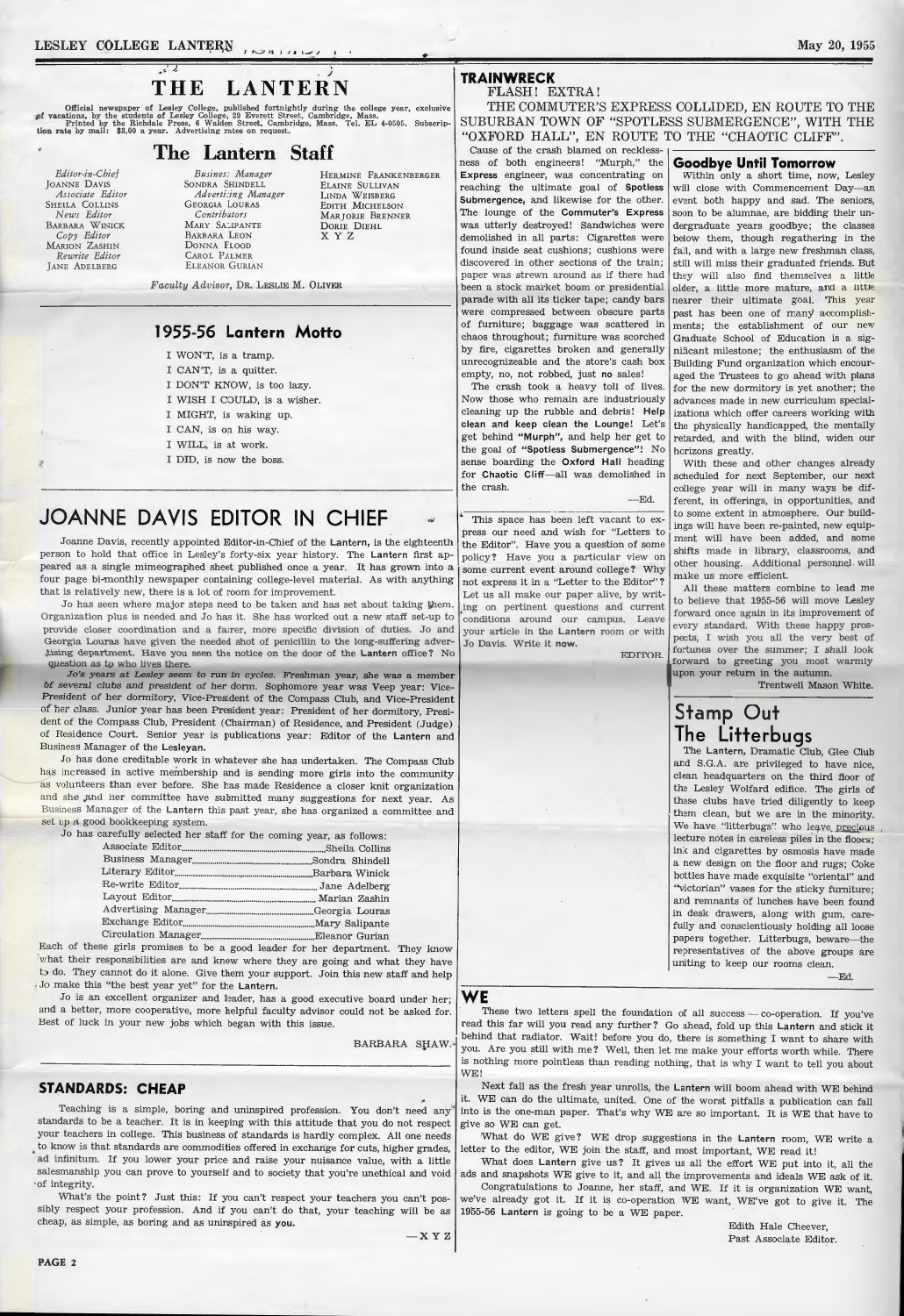# **ELECTION RETURNS**

#### **Senior Class**

President-Sonya Krainin S.G.A.-Edith Cheever Vice-Nancy Butler Secretary-Sheila Collins Treasurer-Elaine Sullivan Publicity-Carol Duris

# **Junior Class**

President-Kathleen Walsh S.G.A.-Carol Stoney Vice-Carolyn Palmer Secretary-Ruthanne MacFarland Treasurer-Judith Podradchik Publicity-Ann Bronson

#### **Sophomore Class**

President-Barbara Winick S.G.A.-Audrey Belson Vice-George Louras Secretary-Carol Palmer Treasurer-Beverly Roman Publicity-Anne Penni

#### **Student Government Association**

President-Barbara Shaw Vice-Audrey Belson Secretary-Jacqueline Robinson Treasurer-Marjorie Brenner Judge-Sonya Krainin Assoc. Judge-Barbara Winick Clerk-Carol Stoney Recording Secretary-Judith Weeks Publicity Chairman-Carol Stoney

#### **Lesleyan Staff**

Editor-Jacqueline Robinson Co-Editor-Edith Cheever Managing Editor-Cynthia Wilson Business Editor-Joanne Davis Art Editor-Carol Duris Photography Editor-Carol Crockett and Marcia Morse Literary Editor-Joan Walsh

**Building Fund**<br>President—Georgia Louras Vice-Helen Klahr Secretary-Arline Konovsky Treasurer-Hermine Frankenberger Publicity-Arline Konovsky

#### **Compass Club**

President-Merle Royte Vice-Sandra Schlesinger

#### Glee Club

President-Rebecca Bicknell Vice-Cynthia Wilson Secretary-Ruthanne MacFarland Treasurer-Beverly Shelton Manager-Edith Foye Publicity-Maureen Goggin

#### **Dramatic Club** President-Edith Cheever

Vice-Carol Adams Treasurer-Jeannine Prince Publicity-Judith Weeks

# **Penguin Club**

President-Eileen Murphy Vice-Janet O'Brien Treasurer-Phyllis Beninati Publicity-Joan Brown

#### **Hillel Club** President-Sondra Shindell

Vice--Frances Soms Treasurer-Beverly Peck Program-Barbara Bufferd and Natalie Waldman Publicity-Barbara Young

#### **Newman Club**

President-Joan Walsh Vice-Catherine McNamara Treasurer-Maureen Goggin Publicity-Donna Flood

#### **Student Christian Association**

President-Edith Foye Vice--Beverly Shelton Treasurer-Carol Stoney Program-Beverly Gram Publicity-Ruthanne MacFarland

Mrs. Reed has been recently elected Treasurer of the Massachusetts Association of Non-Profit Schools and Colleges.

## **TEACHER IN** THE COMMUNITY

The Early Childhood Education section of The New England School Development Council will hold a conference at Lesley Friday, May 20. The schedule of events: 9:30 Coffee and registration

10:00-11:00 Open house at our laboratory school, Lesley Ellis

11:00-11:30 Welcome and Address by Dr. Trentwell M. White, "The Teacher in the Community".

11:30-1:00 Panel Discussion 1:15 Luncheon

2:00-3:00 Study Groups

### DID YOU KNOW?

Miss Dolber, our Librarian at Lesley, does much of her vacation traveling by air. What makes this of special interest is that for the past two plane trips she has made out her \$25,000 air travel insurance policy to Lesley (and, thus, to the Building Fund).

When Edith Lesley started our college in 1909 there were but nine girls in the entering class, and Miss Lesley's sister Olive and their mother represented the faculty and staff for the first three years.

Lesley's first summer sessions (which began in the early 1920's) were held at Edith Lesley Wolfard's summer estate, Newfound Lake, Bristol, New Hampshire.

## **ENGAGEMENTS -**

Barbara Hertz '57 to Kenny Rotcop, Boston University.

Roberta Sherman '58 to Harold Rosenthal. Lorraine Seth '56 to Paul Campbell, Univ. of Mass.

Virginia O'Donnell '55 to William G. Camp 3rd, U.S. Army.

Roberta Meister '58 to Harvey White, N. Y. U.

#### **PINNINGS**

Roberta Martell '58 to Dave Pearlstein, Lowell Tech. Sandra Schlesinger '58 to Ted Moskowitz,

Harvard Maurine Green '58 to Steve Stone, Tufts. Midge Dexter '56 to Dick Zwetsch '55 Harvard

# New Government Is Installed

The new Student Government Association took over the reins from the retiring officers at the student assembly on April 28, in the Livingston Stebbins Library. Keys were presented by Dean Thurber to Norma Burns, Aurora Kasparian, Carol McKenna, Nancy Butler, Jeanne Raynard, Sonya Krainin, Carolyn Palmer, Joyce Williams, Marjorie Brenner, Barbara Winick, Doris Hozid, Jacqueline Robinson, Barbara Shaw, Carol Miller, June Chadwick, Margaret Michaud, Sandra Anderson, Shirley Gronberg, and Joanne Davis. Then the old officers installed the '55-'56 officers, presenting them with the symbol of their office. The new members of S.G.A. are: Edith Cheever, Catherine Walsh, Carol Stoney, Audrey Belson, and Georgia Louras. After the presentation, the new government.took the oath of the Student Government Association.

#### **HONOR SYSTEM BOOKLET**

Lyn Palmer, Vice-President of the next year's Junior Class and chairman of the Handbook Committee, has been appointed by S.G.A. to be chairman of a new "Honor System Booklet". This booklet will be an attempt to present the Honor System to the student body in a clear and explicit way. Jackie Robinson and Edith Cheever are also members of this new committee. Lyn and her committee welcome all your suggestions. All are urged to present their ideas or matters that they feel need explaining. Please give your ideas to this committee for they are trying to help all of us by a concise clarification of the Honor System.

#### **Placements** The following seniors have accepted teaching positions for the school year, 1955-56:

Lucille Antine - East Hartford, Connecticut

Harriet Burnce-Newton, Massachusetts Mary Ann Corcoran-Waltham, Massachusetts

Catherine Daly - Lexington, Massachusetts

Edith Davis-South Euclid, Ohio Maria Deros-East Hartford, Connecticut

Virginia Dmitruk - East Hartford, Connecticut Joanne Eardley-Canton, Massachusetts

Sema Fieldman - Springfield, Massachusetts

Marilyn Holstein-Waterloo, New York Beverly Margeson - Melrose, Massachusetts

Nancy Partelo -- West Hartford, Connecticut

Cynthia Reidy-East Hartford, Connecticut

Alice Mary Roche-Braintree, Massachusetts

Anne T. Sampson-Braintree, Massachusetts

Lois Shrebnik-New Haven, Connecticut Carol Shriber-Norwalk, Connecticut Kathryn J. Wegerdt—East Hartford, Con<del>,</del> necticut

# Elaine Barron Is **Crowned Queen** Of The May

Elaine Barron, lovely brunette senior, was crowned Queen of the May in a ceremony held in the sun-drenched College campus at 1:30 on May 3. The queen, led by her maids of honor, Mary Ann Corcoran, Susan Dolaher, Ann Sampson and Diane Holland, and followed by the Senior class in caps and gowns, entered through flowered arches made by the Junior class, Lois Bailey, Chairman. The Queen was crowned by Dr. Trentwell Mason White, President of Lesley College. Her court and the Seniors were honored by a variety of dances, including the traditional Maypole dance, provided by the Freshman class. To add to the fun and frolic, Midge Clarke, Jester, announced the events of the day. An important part of the ceremony was a song contest in which each class sang an original song dedicated to this year's graduating class. Dean Thurber presented to the Sophomores the plaque awarded annually by the faculty to the class producing the best song for the May-day competition. Faith Ginsburg, who had arranged the song, accepted the plaque for her class.

Miss Barron, on conclusion of the ceremonies, led the court and seniors out of the May day celebration, thus ending one of the most successful May days since this tradition was started at Lesley.

#### THE COMMANDER Cambridge, Mass.

315 rooms including transient as well as housekeeping units of 1, 2, 3, and 4 rooms completely furnished. Colonial Dining Room — Cocktail Lounge — 9 Function Rooms accommodating up to 450 persons.

**Ownership Management** Not affiliated with Any Hotel Chain

**CRAIGIE LKF22** THE

## **PRINTERS**

Social, Business Forms, Job Printing

42 CRAIGIE STREET -- SOMERVILLE 43, MASS. PRospect 6-2026

JERRY BENARD ORCHESTRA **176 FEDERAL STREET** 

**BOSTON** 

LO 6-3585

# TRUMAN HAYES & CO.

**Specialists in Complete Insurance Protection** 

**Since 1916** 

#### 10 Post Office Square

۰

HA 6-4020

Truman D. Hayes

Samuel O. Penni, Jr. Earl Watson

**Boston**